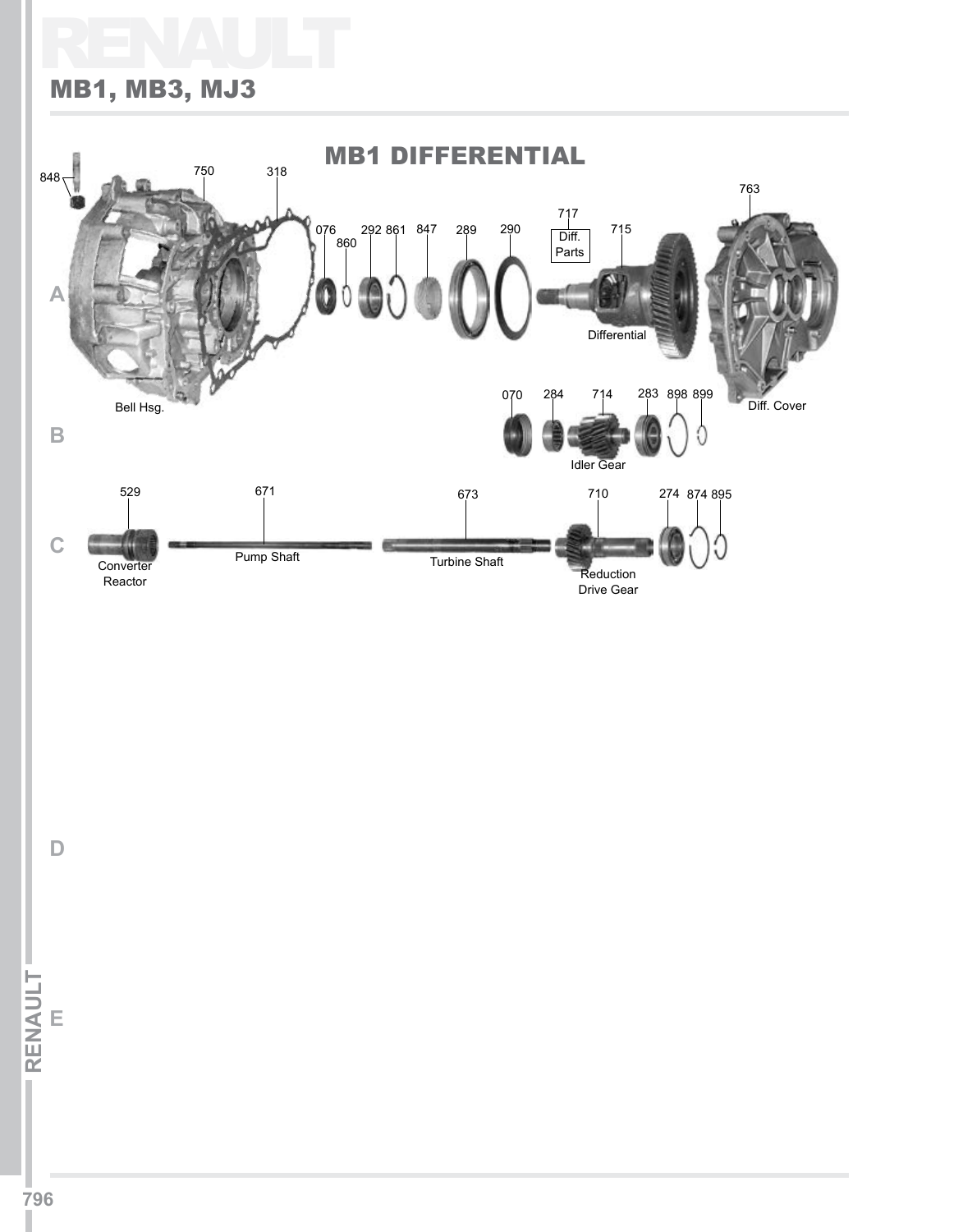# RENAULT MB1, MB3, MJ3

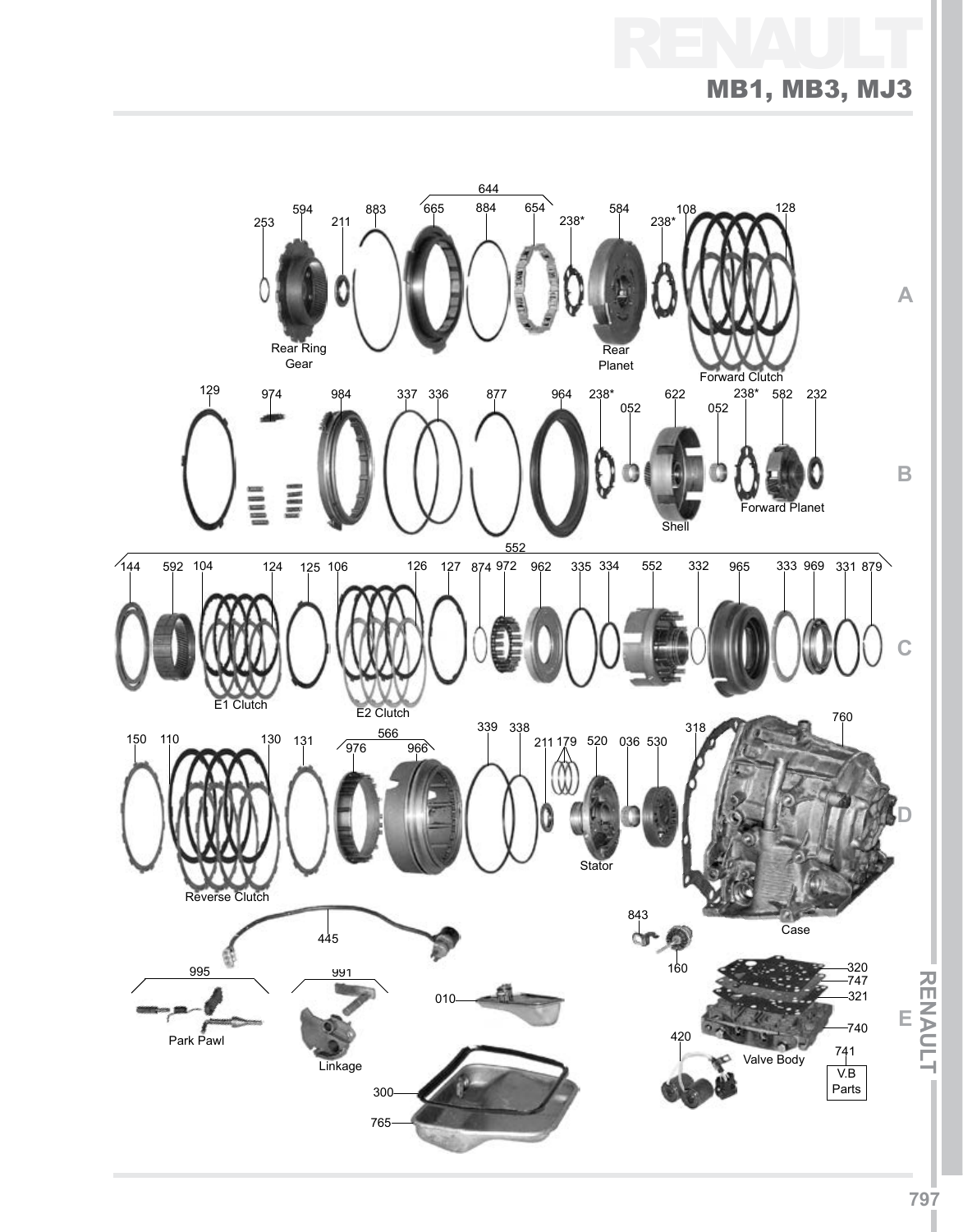## **MB1, MB3, MJ3**

|                         | ILL# Part#             |  |                               | QTY | REF# |  |  |
|-------------------------|------------------------|--|-------------------------------|-----|------|--|--|
|                         |                        |  | <b>OVERHAUL KITS</b>          |     |      |  |  |
|                         |                        |  |                               |     |      |  |  |
|                         |                        |  |                               |     |      |  |  |
|                         |                        |  |                               |     |      |  |  |
|                         |                        |  |                               |     |      |  |  |
|                         |                        |  | <b>MASTER L/STEEL KITS</b>    |     |      |  |  |
|                         |                        |  |                               |     |      |  |  |
|                         |                        |  |                               |     |      |  |  |
|                         |                        |  |                               |     |      |  |  |
|                         |                        |  |                               |     |      |  |  |
|                         |                        |  | <b>MASTER W/STEELS KITS</b>   |     |      |  |  |
|                         |                        |  |                               |     |      |  |  |
|                         |                        |  |                               |     |      |  |  |
|                         |                        |  |                               |     |      |  |  |
|                         |                        |  |                               |     |      |  |  |
|                         |                        |  | <b>FILTERS</b>                |     |      |  |  |
|                         |                        |  |                               |     |      |  |  |
|                         |                        |  |                               |     |      |  |  |
|                         |                        |  |                               |     |      |  |  |
|                         |                        |  | <b>BUSHINGS</b>               |     |      |  |  |
|                         |                        |  |                               |     |      |  |  |
|                         |                        |  |                               |     |      |  |  |
|                         |                        |  |                               |     |      |  |  |
|                         |                        |  |                               |     |      |  |  |
|                         |                        |  | <b>METAL CLAD SEALS</b>       |     |      |  |  |
|                         |                        |  |                               |     |      |  |  |
|                         |                        |  |                               |     |      |  |  |
|                         |                        |  |                               |     |      |  |  |
|                         |                        |  |                               |     |      |  |  |
|                         |                        |  | <b>FRICTIONS</b>              |     |      |  |  |
|                         |                        |  |                               |     |      |  |  |
|                         |                        |  |                               |     |      |  |  |
|                         |                        |  |                               |     |      |  |  |
|                         |                        |  |                               |     |      |  |  |
|                         |                        |  |                               |     |      |  |  |
|                         | <b>STEELS</b>          |  |                               |     |      |  |  |
|                         |                        |  |                               |     |      |  |  |
|                         |                        |  |                               |     |      |  |  |
|                         |                        |  |                               |     |      |  |  |
|                         |                        |  |                               |     |      |  |  |
|                         |                        |  |                               |     |      |  |  |
|                         |                        |  |                               |     |      |  |  |
|                         |                        |  |                               |     |      |  |  |
|                         |                        |  |                               |     |      |  |  |
|                         |                        |  |                               |     |      |  |  |
|                         | <b>PRESSURE PLATES</b> |  |                               |     |      |  |  |
|                         | 144.                   |  |                               |     |      |  |  |
|                         |                        |  |                               |     |      |  |  |
|                         |                        |  | <b>MODULATORS</b>             |     |      |  |  |
|                         |                        |  |                               |     |      |  |  |
|                         |                        |  |                               |     |      |  |  |
|                         |                        |  | <b>SEALING RINGS</b>          |     |      |  |  |
|                         |                        |  |                               |     |      |  |  |
|                         |                        |  |                               |     |      |  |  |
|                         |                        |  |                               |     |      |  |  |
|                         |                        |  | <b>WASHERS &amp; BEARINGS</b> |     |      |  |  |
| ÷.                      |                        |  |                               |     |      |  |  |
| ◀                       |                        |  |                               |     |      |  |  |
| z                       | 238                    |  |                               |     |      |  |  |
| Ш                       |                        |  |                               |     |      |  |  |
| $\overline{\mathbf{r}}$ |                        |  |                               |     |      |  |  |
|                         |                        |  |                               |     |      |  |  |
|                         |                        |  |                               |     |      |  |  |
|                         | 238                    |  |                               |     |      |  |  |
|                         |                        |  |                               |     |      |  |  |
|                         |                        |  |                               |     |      |  |  |
|                         |                        |  |                               |     |      |  |  |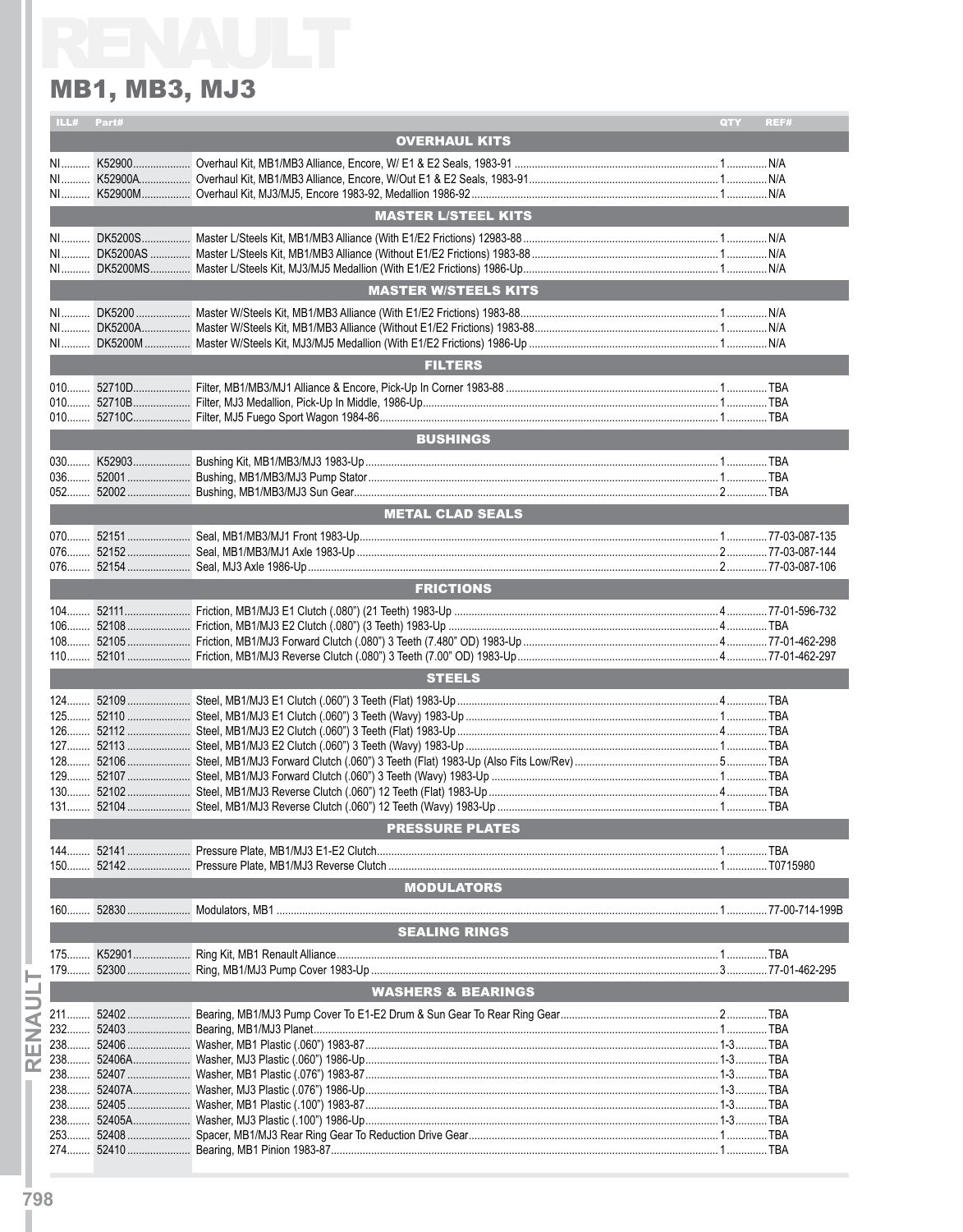## **MB1, MB3, MJ3**

| ILL# Part# |       |                                          | QTY | REF#       |
|------------|-------|------------------------------------------|-----|------------|
|            |       |                                          |     |            |
|            |       |                                          |     |            |
|            |       |                                          |     |            |
| 283        |       |                                          |     |            |
| $284$      |       |                                          |     |            |
|            |       |                                          |     |            |
|            |       |                                          |     |            |
|            |       |                                          |     |            |
|            |       |                                          |     |            |
|            |       |                                          |     |            |
|            |       | <b>GASKETS &amp; RUBBER COMPONENTS</b>   |     |            |
|            |       |                                          |     |            |
|            |       |                                          |     |            |
|            |       |                                          |     |            |
|            |       |                                          |     |            |
| $320$      |       |                                          |     |            |
|            |       |                                          |     |            |
| $332$      |       |                                          |     |            |
|            |       |                                          |     |            |
|            |       |                                          |     |            |
| 334        |       |                                          |     |            |
|            |       |                                          |     |            |
| 335        |       |                                          |     |            |
| 338        |       |                                          |     |            |
| 339        |       |                                          |     |            |
|            |       |                                          |     |            |
|            |       | <b>TECHNICAL MANUALS</b>                 |     |            |
|            |       |                                          |     |            |
| 400        |       |                                          |     |            |
|            |       |                                          |     |            |
|            |       | <b>ELECTRICAL COMPONENTS</b>             |     |            |
|            |       |                                          |     |            |
|            |       |                                          |     |            |
|            |       |                                          |     |            |
|            |       | <b>PUMP COMPONENTS</b>                   |     |            |
|            |       |                                          |     |            |
| 520        |       |                                          |     |            |
| $529$      |       |                                          |     |            |
|            |       |                                          |     |            |
| 529        |       |                                          |     |            |
| $529$      |       |                                          |     |            |
|            |       |                                          |     |            |
|            |       |                                          |     |            |
|            |       |                                          |     |            |
|            |       | <b>DRUMS &amp; PLANETS</b>               |     |            |
|            |       |                                          |     |            |
| $552$      |       |                                          |     |            |
| 552        |       |                                          |     |            |
|            |       |                                          |     |            |
|            |       |                                          |     |            |
|            |       |                                          |     |            |
| 552        |       |                                          |     |            |
| $552$      |       |                                          |     |            |
|            |       |                                          |     |            |
|            |       |                                          |     |            |
|            |       |                                          |     |            |
|            |       |                                          |     |            |
| $582$      |       |                                          |     |            |
| 584        |       |                                          |     |            |
|            |       |                                          |     |            |
| 592        |       |                                          |     |            |
|            |       |                                          |     |            |
| 622        |       |                                          |     |            |
| 622        |       |                                          |     |            |
|            |       |                                          |     |            |
|            |       | <b>SPRAGS &amp; ONE WAY CLUTCHES</b>     |     |            |
|            |       |                                          |     |            |
|            |       |                                          |     |            |
|            |       |                                          |     |            |
|            |       |                                          |     |            |
|            |       | <b>SHAFTS, GEARS &amp; DIFFERENTIALS</b> |     |            |
|            |       |                                          |     |            |
| 671        |       |                                          |     |            |
| 671        |       |                                          |     |            |
| 671        |       |                                          |     |            |
|            |       |                                          |     |            |
|            |       |                                          |     |            |
| 673        |       |                                          |     |            |
| 674        |       |                                          |     |            |
| $710$      |       |                                          |     |            |
| 710        |       |                                          |     |            |
|            |       |                                          |     |            |
|            |       |                                          |     |            |
|            |       |                                          |     |            |
| 714        | 52621 | Idler Gear, MR1 (2 Gears)                |     | <b>TRA</b> |

**FRENAULT**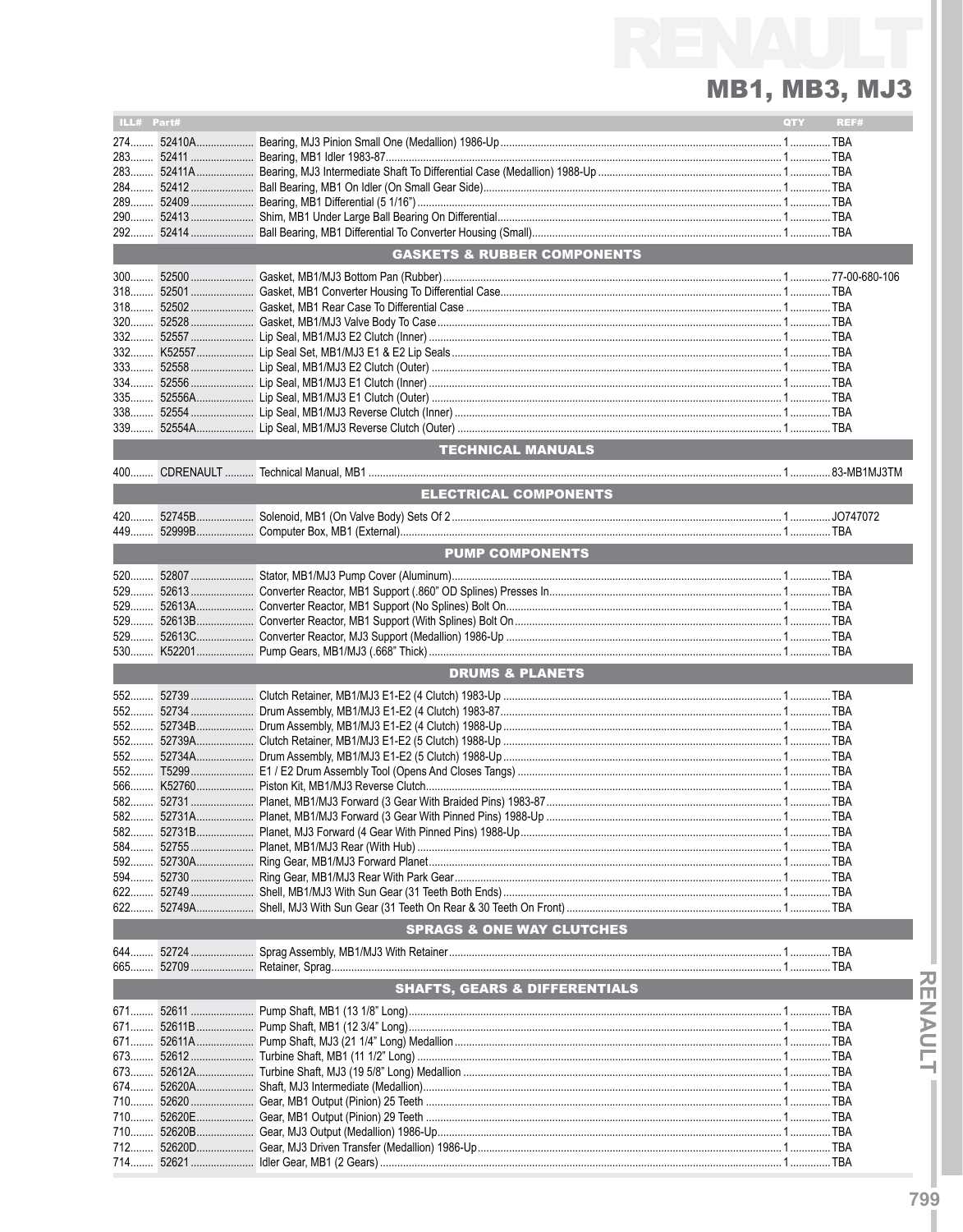## **MB1, MB3, MJ3**

| ILL#                                                | Part#               |  | <b>QTY</b> | REF# |  |  |  |  |
|-----------------------------------------------------|---------------------|--|------------|------|--|--|--|--|
|                                                     |                     |  |            |      |  |  |  |  |
|                                                     | 715 52622A          |  |            |      |  |  |  |  |
|                                                     |                     |  |            |      |  |  |  |  |
|                                                     | <b>VALVE BODIES</b> |  |            |      |  |  |  |  |
|                                                     |                     |  |            |      |  |  |  |  |
|                                                     |                     |  |            |      |  |  |  |  |
| <b>HOUSINGS, CASES, PISTONS &amp; MISCELLANEOUS</b> |                     |  |            |      |  |  |  |  |
|                                                     |                     |  |            |      |  |  |  |  |
|                                                     |                     |  |            |      |  |  |  |  |
|                                                     |                     |  |            |      |  |  |  |  |
|                                                     |                     |  |            |      |  |  |  |  |
|                                                     |                     |  |            |      |  |  |  |  |
|                                                     |                     |  |            |      |  |  |  |  |
|                                                     |                     |  |            |      |  |  |  |  |
|                                                     |                     |  |            |      |  |  |  |  |
|                                                     |                     |  |            |      |  |  |  |  |
|                                                     |                     |  |            |      |  |  |  |  |
|                                                     |                     |  |            |      |  |  |  |  |
|                                                     |                     |  |            |      |  |  |  |  |
|                                                     |                     |  |            |      |  |  |  |  |
|                                                     |                     |  |            |      |  |  |  |  |
|                                                     |                     |  |            |      |  |  |  |  |
|                                                     |                     |  |            |      |  |  |  |  |
|                                                     |                     |  |            |      |  |  |  |  |
|                                                     |                     |  |            |      |  |  |  |  |
|                                                     |                     |  |            |      |  |  |  |  |
|                                                     |                     |  |            |      |  |  |  |  |
|                                                     |                     |  |            |      |  |  |  |  |
|                                                     |                     |  |            |      |  |  |  |  |
|                                                     |                     |  |            |      |  |  |  |  |

**RENAULT**